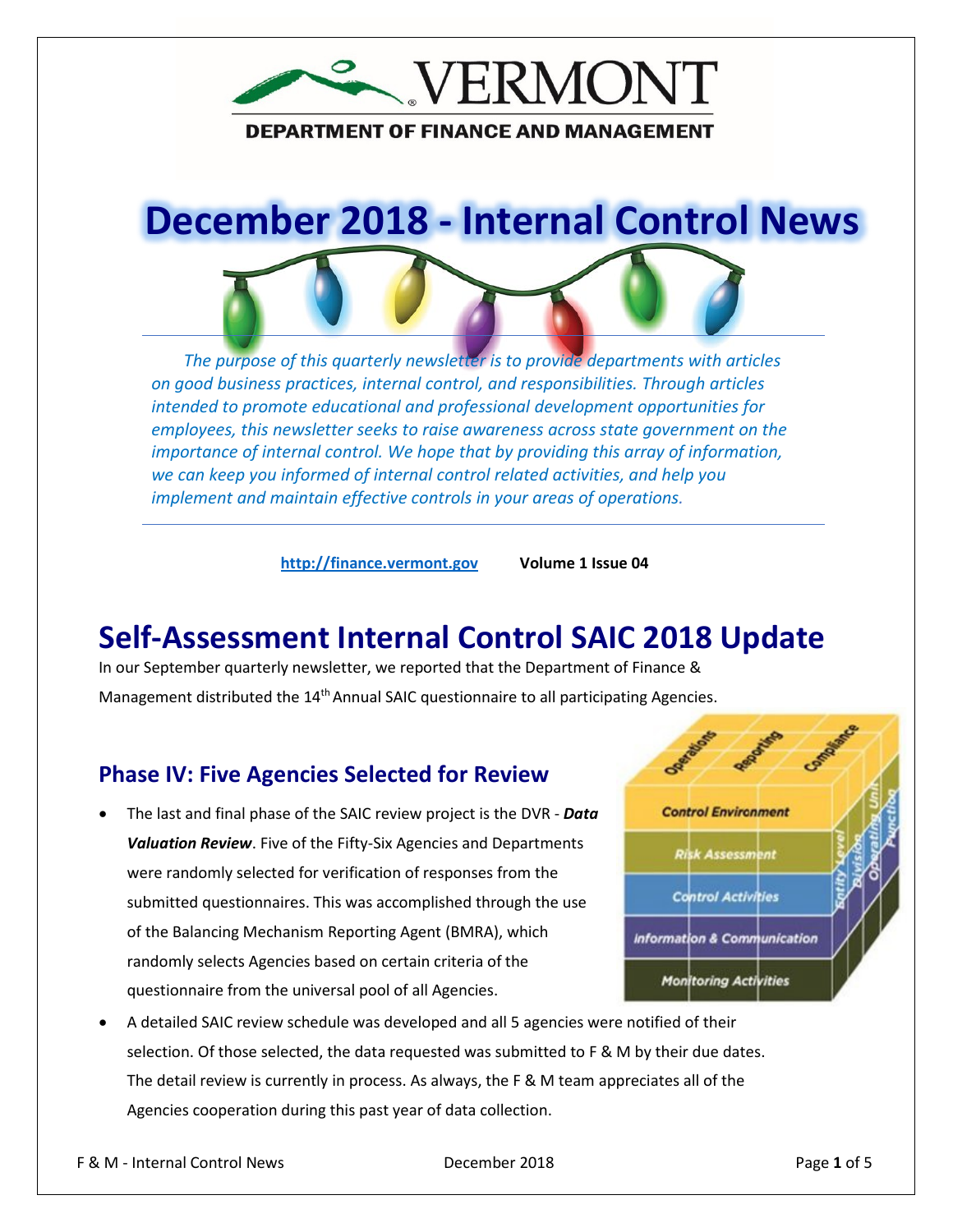## **VISION Upgrade 9.2**

New and Improved VISION Upgrade coming soon. **VISION Training** 

- Training classes are being developed for individual module use.
- Updated Manuals and On-line tools will also be available to all Users.

#### **VISION Website Information**

• Here is the website that contains important information about the upgrade status. Linkage can be found below:

#### <https://finance.vermont.gov/vision-v9.2-project-home>

# **Delegation of Authority Forms due by January 15th**



- In April of 2015, the Secretary of Administration distributed a memorandum regarding the "Delegation of Authority for Signing Documents" as an addendum to [Bulletin 3.3: Delegation of Authority.](https://aoa.vermont.gov/bulletins) The purpose of the memo was to provide procedures concerning the delegation of authority for signature authorization. Each year, departments must submit an updated and signed copy of the Delegation [of Authority](https://finance.vermont.gov/forms/vision) form (*located under VISION Security*) to the Department of Finance and Management between January 1st and January 15th. This annual update is required from **every department**, even if there has been no change in the Appointing Authority or their designee(s). Throughout the year, departments need to revise and re-submit the form whenever staff changes occur with the Appointing Authority or their designee(s).
- Please be on the lookout in the new year for the memo from the Secretary of Administration and subsequently send in your form during the submission period. Should you have any questions, please don't hesitate to contact the VISION Support team at: [VISION.FinHelpdesk@vermont.gov.](mailto:VISION.FinHelpdesk@vermont.gov)

# **Control Environment (Building Block 1)**

This is a **Part 1 of 3 (Part 1 = Control Environment & Risk Assessment) in a series of articles** on the five *Internal Control Integrated Framework Principles*. Standards include: *Control Environment, Risk Assessment, Control Activities, Information & Communication, and Monitoring Activities*, which comprises the general framework of an internal control system. Frequently referred to as the "tone at the top", the control environment is the foundation for the other four internal control standards. When management sets a positive tone, leads by example, and cultivates a supportive attitude among its

Management establishes and influences the control environment by:

employees then the internal control system is more likely to be strong and effective.

#### **Ethical Values & Integrity**

- Provide guidance for proper behavior through policy statements, codes of conduct, and behavior.
- Remove or reduce temptations for unethical behavior and establish methods for reporting ethical violations and consistently enforcing disciplinary practice.

F & M - Internal Control News December 2018 Page **2** of 5

**Control Environment**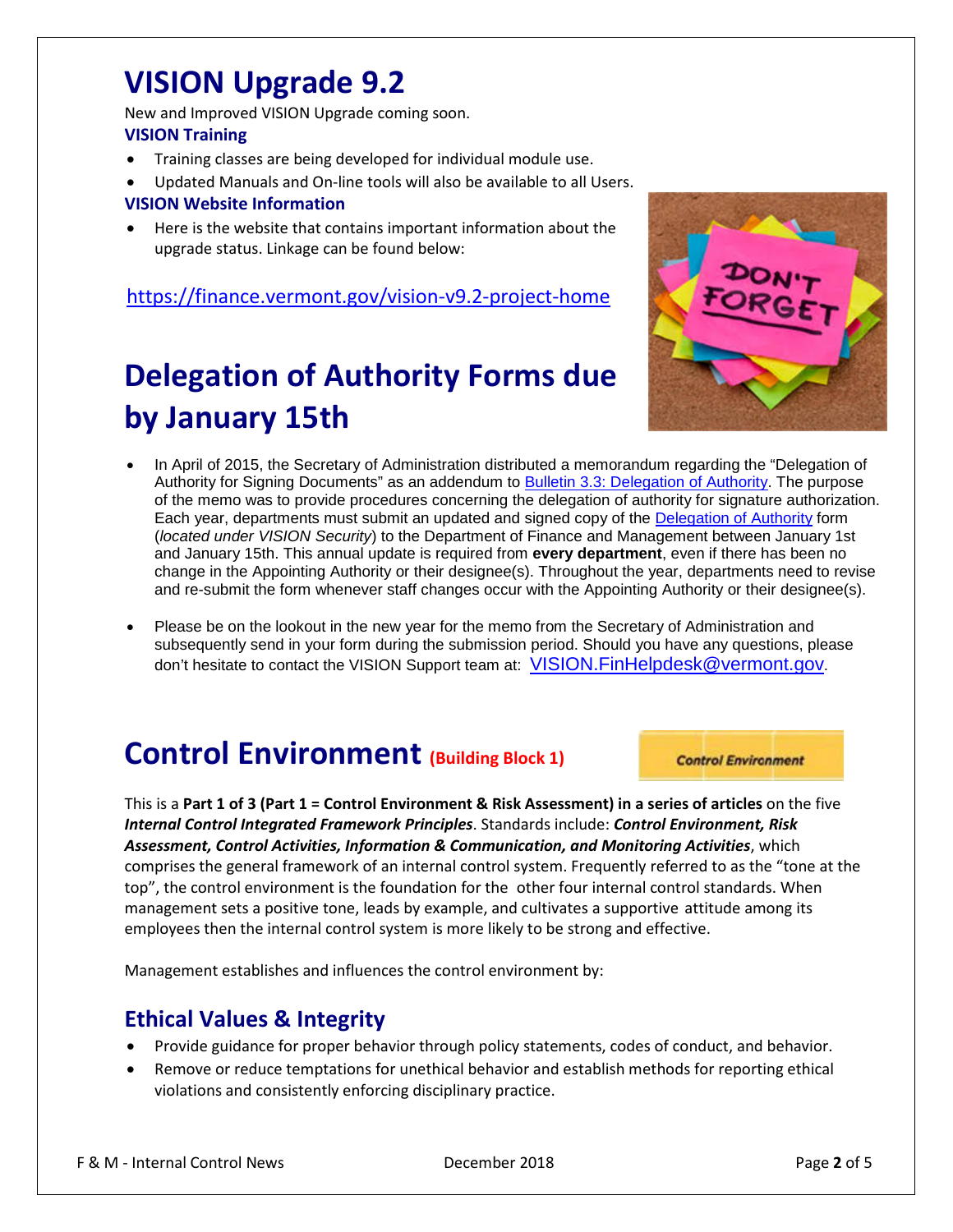#### **Philosophy & Operating Style**

- Acceptance of regulatory control imposed by others and attitude towards accounting and information technology functions.
- Attitude towards internal and external reporting requirements.
- Use of aggressive or conservative accounting principles and support for and responsiveness to internal and external audits and evaluations.

#### **Commitment to Competence**

- Hire staff with necessary skills, knowledge, and ensure staff receives adequate training and supervision.
- Provide staff with timely, candid, and constructive performance evaluations.

#### **Structure**

- Levels of authority, responsibility, and decision-making are clearly defined for key positions, functions, and Functional sub-units, and relationships are clearly depicted in the organizational structure while understood by all employees.
- Appropriate lines for reporting up-and-down the organizational ladder is established and adhered to policies, procedures, and direct communications ensure employees are aware of their duties, responsibilities, and management's expectations.

## **Risk Assessment (Building Block 2)**

Risk is defined as any event that could jeopardize the achievement of an organization's goals and objectives. Risk assessment is the on-going identification, analysis, and management of risks relevant to the



achievement of the organization's goals and objectives. Risks can be both expected and unexpected events from internal and external sources. Internal risk arises from activities within the organization and is usually easier to anticipate and control; examples include technology disruptions, infrastructure malfunctions, changes in key personnel, inadequate or failed processes or systems, fraud, etc. External risk arises from outside the organization and the organization's ability to control or respond to the risk may be constrained; examples include legislative directives, changing public expectations, technological developments, economic changes, social and environmental conditions, natural disasters, fraud, etc.

### **Key Concepts**

- **Start with Goals & Objectives:** Consider the organization's goals and objectives (i.e., what are you trying to accomplish) and then try to identify any risk that could stop or impede the organization from achieving its objectives.
- **Find Root Causes**: Simply identifying "not selling enough widgets" as a risk adds little value to the process, instead focus on the specific causes (e.g., competitor developed a better widget) of not selling enough widgets. Also, do not confuse the impact of a risk with the risk itself; e.g., "losing customers" is not a risk but it may be the impact (or result) to an organization if a risk were to occur.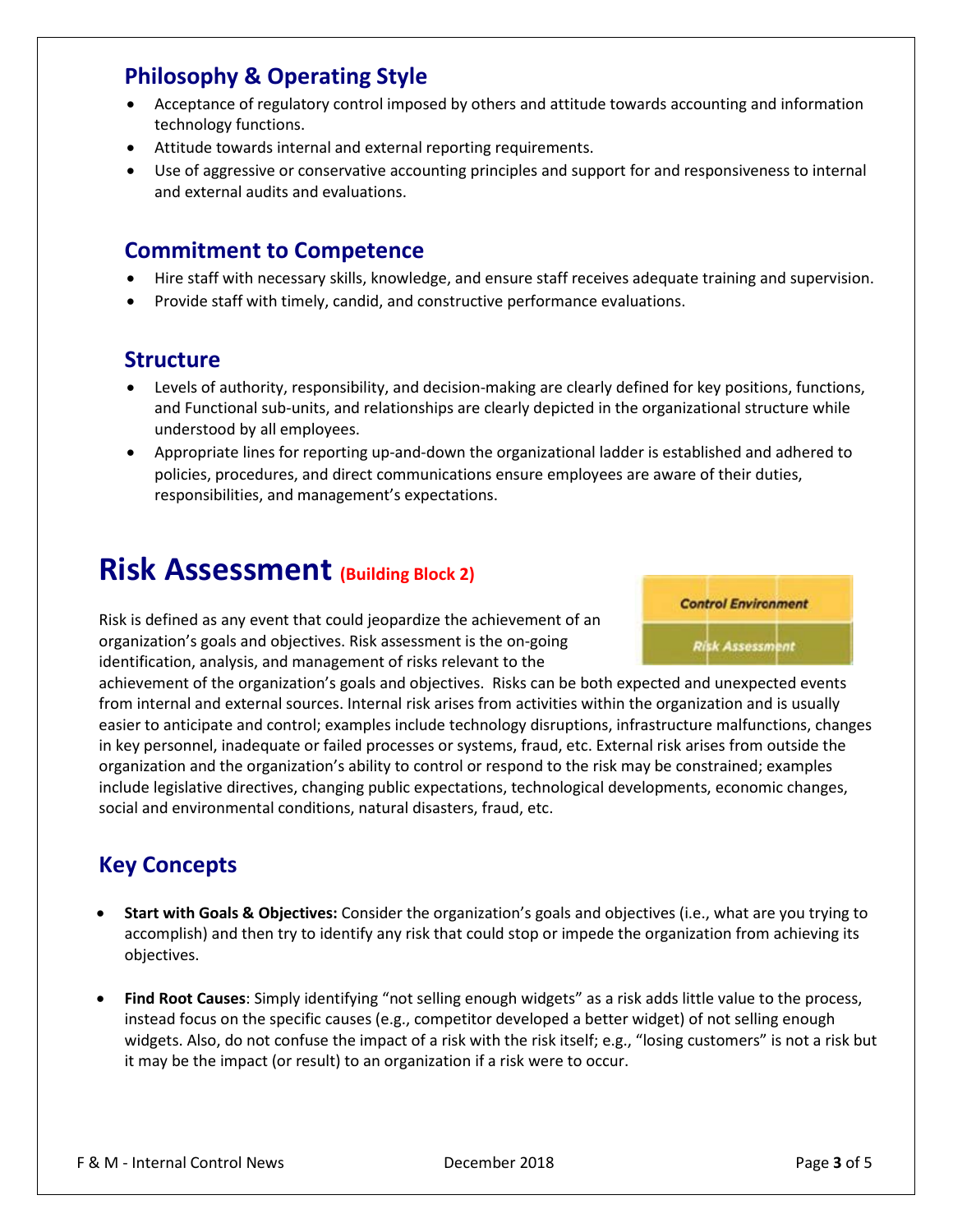• **Ineffective Controls are not Inherent Risks**: Identifying ineffective controls or ways that a control may fail is an important process for an organization. Also, assessing control risk is different than identifying the risks that might cause a failure to achieve an objective. For example, if "ineffective training" is a risk, then what's the control to mitigate it – "provide effective training"? **Do Not Ignore Fraud**: The consideration of fraud risk is an important element in the risk assessment process.

#### **Methods to Identify Risks**

• Engaging employees at all levels of the organization helps ensure a comprehensive approach. Using question prompts such as the ones below can help frame the discussion and elicit a broad range of responses and some common techniques organizations use to identify risks.

| <b>Range of Responses</b>                                            |                                                                             | <b>Identify Risk Below</b>                                                            |  |
|----------------------------------------------------------------------|-----------------------------------------------------------------------------|---------------------------------------------------------------------------------------|--|
| What can go wrong?                                                   | How could an employee, vendor or<br>customer commit fraud or steal from us? | Inventory of common events (i.e.,<br>what has happened in the past?)                  |  |
| What is the worst thing that has<br>happened?                        | What assets do we need to protect?                                          | Outline planning or analysis of a<br>process (e.g., staff meetings, project<br>teams) |  |
| What is the worst thing that could<br>happen?                        | What information must we rely on?                                           | Escalation or threshold triggers (e.g.,<br>spike in calls to a help desk)             |  |
| What keeps you awake at night?                                       | Which employees must we rely on?                                            | Targeted meetings, interviews, and<br>exercises (e.g., risk management<br>teams)      |  |
| What would land us on the TV news or<br>front page of the newspaper? | What activities are regulated or have the<br>greatest legal exposure?       | Experience of peers, media reports<br>(i.e., could it happen to us?)                  |  |

### **Risk Analysis**

• After risks are identified they need be evaluated using a qualitative and quantitative rating system that assesses both the likelihood and impact of the risk. Likelihood is the probability the risk would occur if there were no controls in place. Impact is the measure of magnitude to the organization if the risk were to occur.

### **Identify Control Activities**

• An effective internal control system includes preventive, detective, and monitoring controls designed to confront the risks an organization faces. For each risk, identify the specific control activities the organization is currently utilizing to mitigate the impact and/or likelihood of the risk. Included in this process should be a candid assessment of the actual effectiveness of these control activities (e.g., Are they working as intended? Do employees follow them? etc.)

#### **Risk Response**

• After having identified the risks, assessed their impact & likelihood, and evaluated the effectiveness of existing controls, management must then conclude whether the level of risk that remains (i.e., residual risk) is acceptable or not. In deciding its response, management must consider the organization's risk appetite, while evaluating the costs, benefits, and availability of resources to implement additional controls. If existing controls sufficiently mitigate the risk to a tolerable level, then no further action is necessary aside from monitoring for changing conditions or circumstances. If the residual risk that remains is not acceptable, then management should take corrective action.